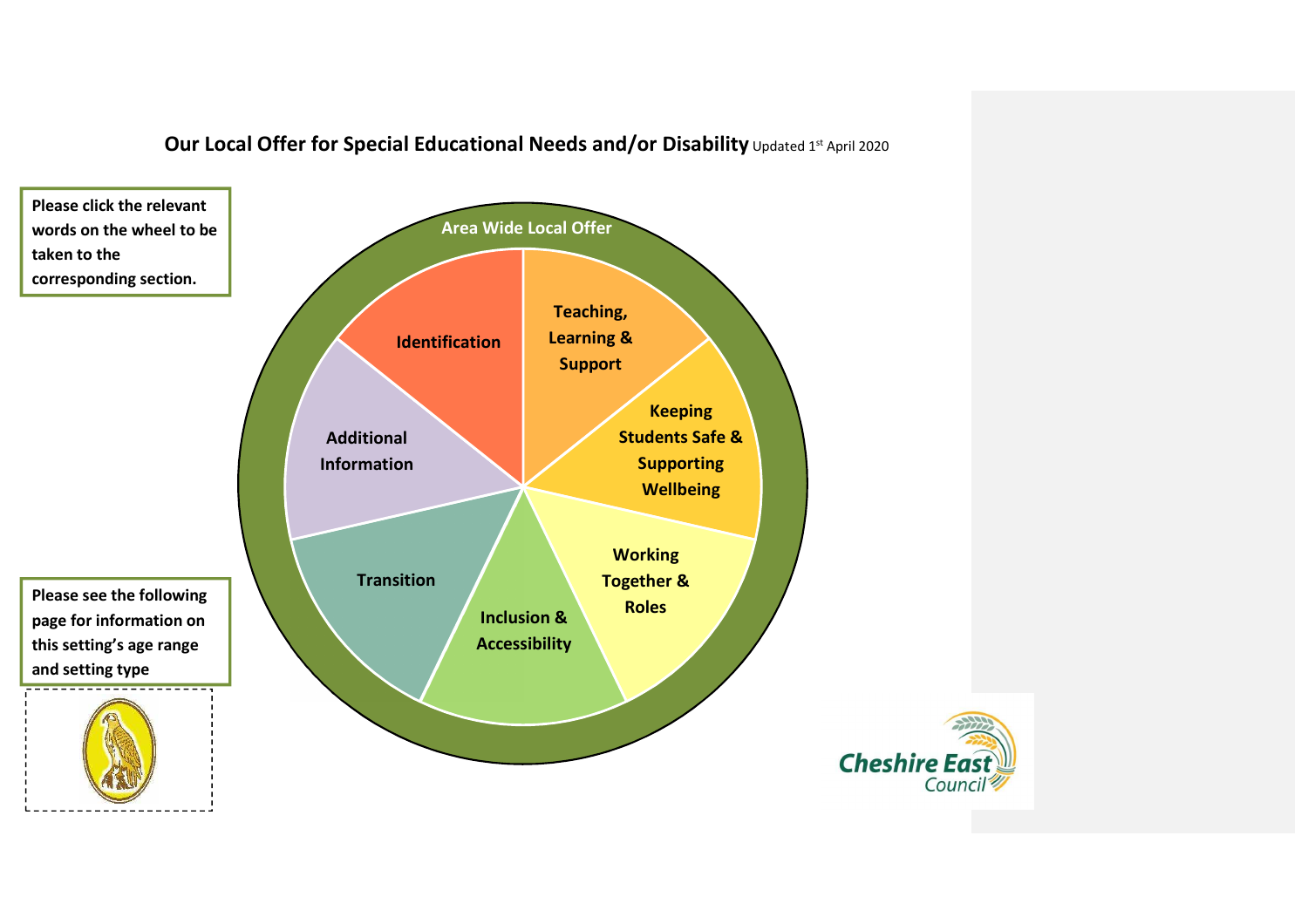# **Our Local Offer for Special Educational Needs and/or Disability** Updated 1st April 2020

|                                                                 |                                                                 |                                                                                                                                                                                                                                  | Click here to return to the front page -------------                                      |                |                                                                            |
|-----------------------------------------------------------------|-----------------------------------------------------------------|----------------------------------------------------------------------------------------------------------------------------------------------------------------------------------------------------------------------------------|-------------------------------------------------------------------------------------------|----------------|----------------------------------------------------------------------------|
| <b>Name of Setting</b>                                          |                                                                 | Lostock Hall Primary School, Mallard Crescent, Poynton, SK12 1XG                                                                                                                                                                 |                                                                                           |                |                                                                            |
| <b>Type of Setting</b><br>(tick all that apply)                 | $\square$ Mainstream<br>$\Box$ Early Years<br>$\Box$ Maintained | $\Box$ Resourced Provision<br>$\triangleright$ Primary<br>$\triangleright$ Academy<br>$\Box$ Independent/Non-Maintained/Private                                                                                                  | $\Box$ Special<br>$\Box$ Secondary<br>$\Box$ Free School<br>$\Box$ Other (Please Specify) | $\Box$ Post-16 | $\Box$ Post-18                                                             |
| Specific Age range                                              |                                                                 | <b>3-11</b> age range with a 'Before and After School Club' provision and a 'Pre School' on site.                                                                                                                                |                                                                                           |                |                                                                            |
| <b>Number of places</b>                                         |                                                                 | Published Admission Number 24 children per year.                                                                                                                                                                                 |                                                                                           |                |                                                                            |
| Which types of special<br>educational need do<br>you cater for? |                                                                 | We are an inclusive mainstream setting catering for<br>children and young people with a wide range of needs<br>who are able to demonstrate capacity for accessing the<br>mainstream curriculum with differentiation and support. |                                                                                           |                | $\Box$ We are an inclusive setting that offers a specialism/specialisms in |

Each section provides answers to questions from the Parent/Carer's Point of View. The questions have been developed using examples from Pathfinder authorities, such as the SE7 Pathfinder Partnership, in conjunction with questions from Cheshire East parent carers.

The requirements for the SEN Information Report have been incorporated into this document, based on the latest draft version of *the Special Educational Needs (Information) Regulations* (correct as of May 2014). Questions providing information required as part of the Information Report Regulations are shown using the letters *IRR* (Information Report Regulations).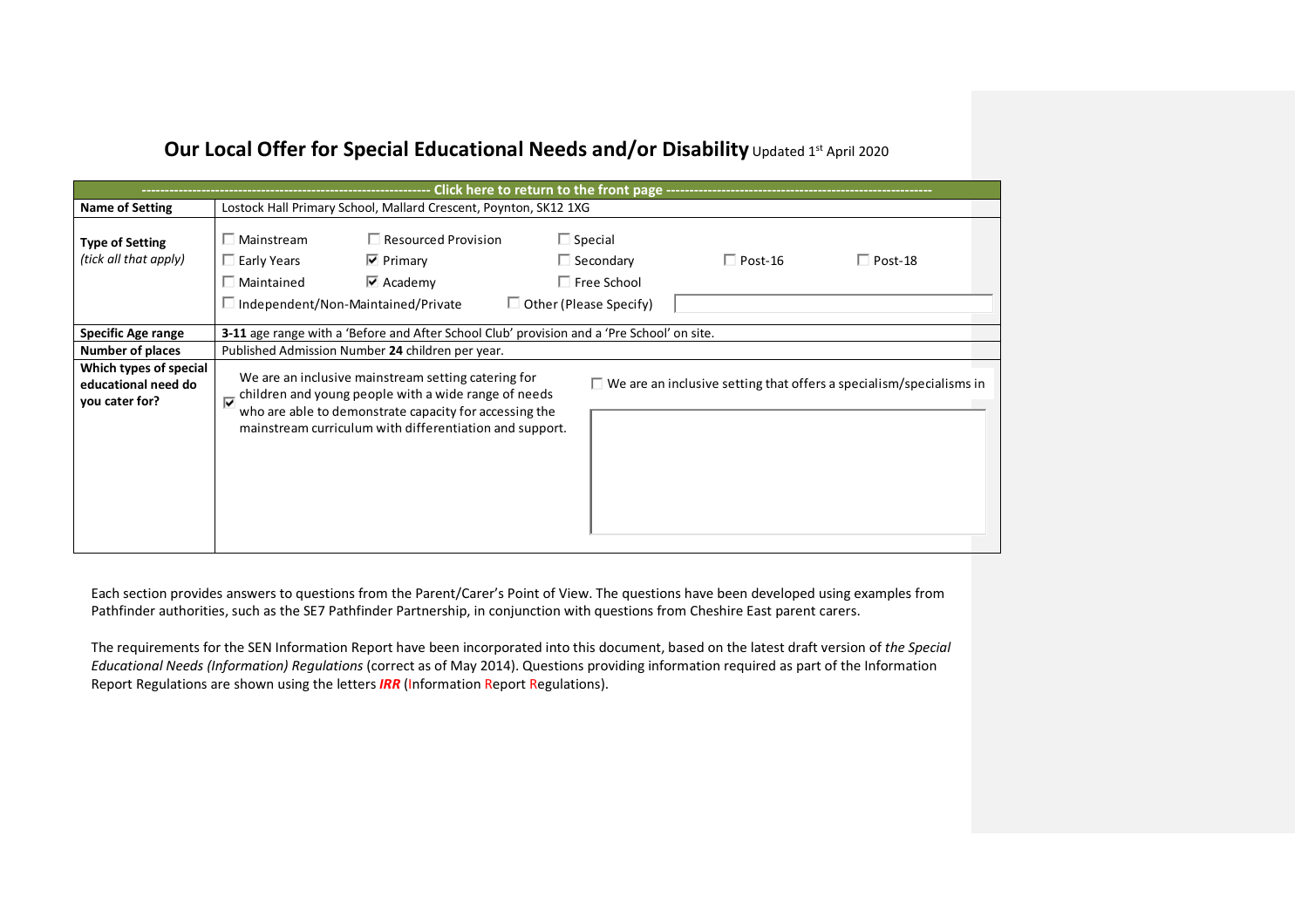



### **Questions from the Parent/Carer's Point of View:**

### **Click here to return to the front page ---**

### **Identification**

### **How will you know if my child or young person needs extra help?**

**---------------------------------------------------------------**

- •*How do you identify children or young people with SEND?* Tracked against national expectations, medical needs.
- •*After identification, what would your setting's first steps be?* Look to Quality First Teaching. Cheshire East SEND Toolkit
- •*Does the setting/school/college have any programmes for early intervention?* Quality First Teaching, tracking, diagnosis.

Children with SEND are identified as early as possible within our setting. Initial identification is usually through comments or concerns brought by parents, or school staff working directly with the child. These concerns may be based on the pupil's general wellbeing, their emotional or behavioural presentation, their progress in comparison to their peer group, or their profile against recognised characteristics of specific forms of SEND. School staff receive a regular programme of training to support them in the identification of SEND, and there is information on the school website to support parents with this. Early identification is paramount, and therefore staff working in school monitor the children's progress carefully on a termly basis through regular pupil progress meetings which are led by the senior leadership team. A termly SEND clinic is held to ensure class teachers have the opportunity to discuss issues raised at the pupil progress meeting with the SENCO.

Concerns are initially raised with the school SENCO who would discuss them with those working with the pupil, the pupil's family and the pupil themselves. This discussion focuses on the desired outcomes for the child, and looks at what provision might be necessary to enable the child to reach those outcomes. Depending on the level of the child's needs, the decision might be made to offer class based support approaches, for example advice might be offered to the class teacher in order to support differentiation for the pupil. For some pupils, in addition to the class based support approaches, a package of out of class interventions might be offered. Those pupils with the highest levels of need might be referred to other agencies for further advice and support. The SENCO keeps a register of pupils requiring additional support in order to monitor the progress of these pupils, and to plan for provision across the school. **SEND Toolkit - Graduated approach**

### **What should I do if I think my child or young person needs extra help?**

•*How will I be able to raise any concerns I may have?* 

If you have concerns about any aspect of your child's education the first port of call should be your child's class teacher. It is paramount to talk to the class teacher first. Class teachers are usually available at the end of the school day and are happy to make appointments if you require a longer discussion. The class teacher may then seek the involvement of the school SENCO. Alternatively the school SENCO can be contacted directly, either at the end of the school day, or via the email addresses provided on the website.

# **Where can I find the setting/school's SEND policy and other related documents?**

• *Please provide hyperlink(s) to the setting/school/college's SEND policy and other relevant documents e.g. assessment policy, dyslexia policy etc.*  The school's SEND policy and other relevant policies can be found on the school website by following this **link**.

**Commented [VH2]: I have inserted a hyperlink to the policies page of the school website for you here.** 

**Please check that this is correct.** 

**Commented [VH1]: Just for your information - we have advised schools that they can write their answers over these grey prompt questions; however I note that you have incorporated these into your answers, which is of course at your discretion.**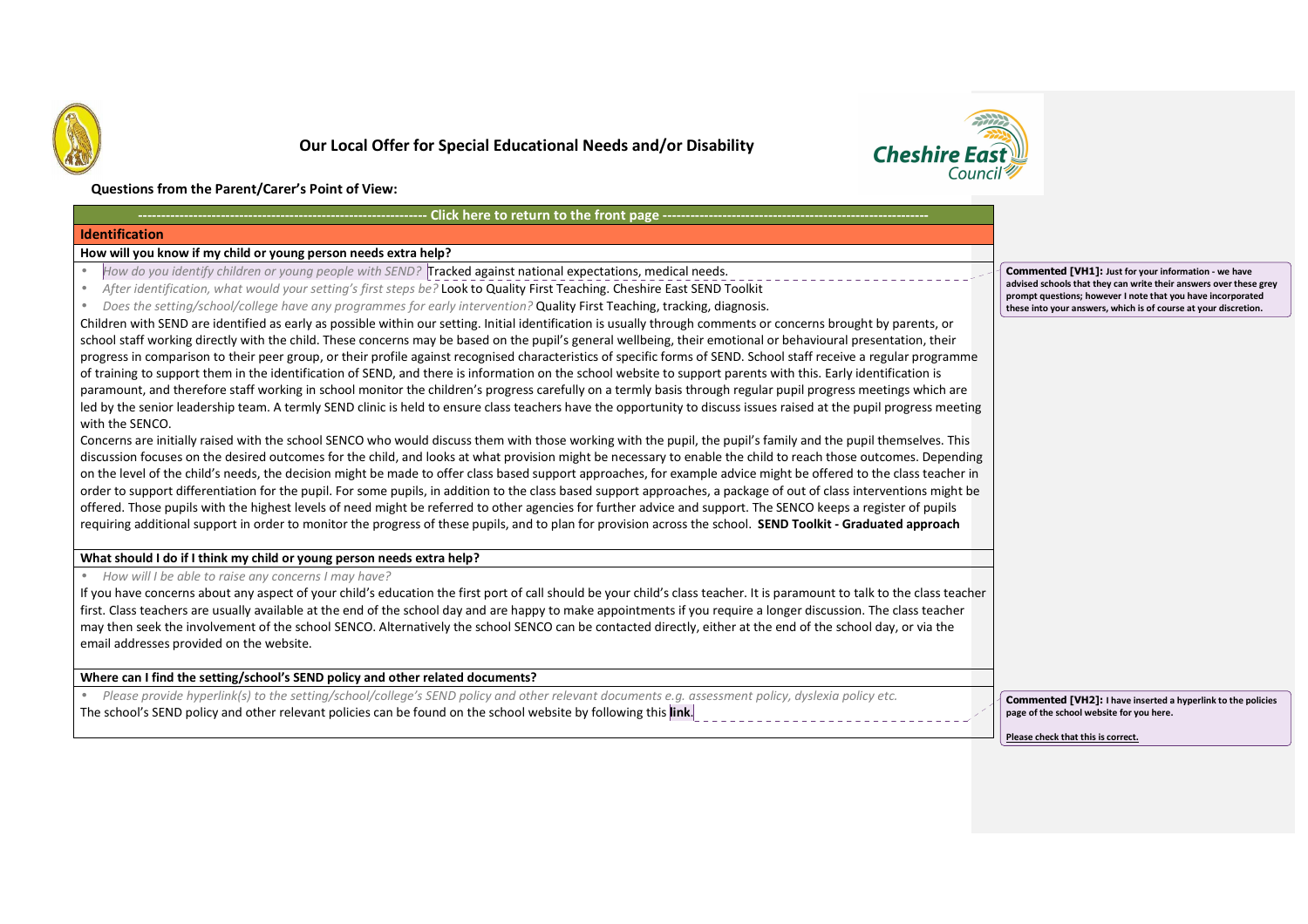



# **- Click here to return to the front page ---**

## **Teaching, Learning and Support**

**How will you teach and support my child or young person with SEND?** 

| How will you support children and young people with SEND with or without an EHC plan? The school teaches pupils with SEND in accordance with the Cheshire<br>East Local Offer for SEND (available from www.cheshireeast.gov.uk/localoffer), using Quality First Teaching, in class with targeted support.<br>How does the setting/school/college plan the support? It is our aim that all children are given the opportunity to access appropriate learning opportunities in<br>an inclusive manner. Our priority is the provision of high quality class teaching which is differentiated to meet the needs of all our learners. Detailed provision<br>mapping is carried out half termly with input from teachers, teaching assistants and parents. Provision is provided for group interventions. School use the<br>Cheshire East SEND Toolkit and its graduated approach through the Continuum of Need.<br>How and when will I be involved in planning my child or young person's education? Work with class teachers and SENCO.<br>What additional learning support is available? Teachers/teaching assistants, small group activities, one to one support, specialist advice implemented.<br>How will the setting/school/college modify teaching approaches to meet my child or young person's needs? Class based approaches might include alternative<br>forms of recording work, visual prompts, small group or individual teaching etc. Class teachers and support staff are supported through regular professional |
|-----------------------------------------------------------------------------------------------------------------------------------------------------------------------------------------------------------------------------------------------------------------------------------------------------------------------------------------------------------------------------------------------------------------------------------------------------------------------------------------------------------------------------------------------------------------------------------------------------------------------------------------------------------------------------------------------------------------------------------------------------------------------------------------------------------------------------------------------------------------------------------------------------------------------------------------------------------------------------------------------------------------------------------------------------------------------------------------------------------------------------------------------------------------------------------------------------------------------------------------------------------------------------------------------------------------------------------------------------------------------------------------------------------------------------------------------------------------------------------------------------------------------------|
|                                                                                                                                                                                                                                                                                                                                                                                                                                                                                                                                                                                                                                                                                                                                                                                                                                                                                                                                                                                                                                                                                                                                                                                                                                                                                                                                                                                                                                                                                                                             |
|                                                                                                                                                                                                                                                                                                                                                                                                                                                                                                                                                                                                                                                                                                                                                                                                                                                                                                                                                                                                                                                                                                                                                                                                                                                                                                                                                                                                                                                                                                                             |
|                                                                                                                                                                                                                                                                                                                                                                                                                                                                                                                                                                                                                                                                                                                                                                                                                                                                                                                                                                                                                                                                                                                                                                                                                                                                                                                                                                                                                                                                                                                             |
|                                                                                                                                                                                                                                                                                                                                                                                                                                                                                                                                                                                                                                                                                                                                                                                                                                                                                                                                                                                                                                                                                                                                                                                                                                                                                                                                                                                                                                                                                                                             |
|                                                                                                                                                                                                                                                                                                                                                                                                                                                                                                                                                                                                                                                                                                                                                                                                                                                                                                                                                                                                                                                                                                                                                                                                                                                                                                                                                                                                                                                                                                                             |
|                                                                                                                                                                                                                                                                                                                                                                                                                                                                                                                                                                                                                                                                                                                                                                                                                                                                                                                                                                                                                                                                                                                                                                                                                                                                                                                                                                                                                                                                                                                             |
|                                                                                                                                                                                                                                                                                                                                                                                                                                                                                                                                                                                                                                                                                                                                                                                                                                                                                                                                                                                                                                                                                                                                                                                                                                                                                                                                                                                                                                                                                                                             |
|                                                                                                                                                                                                                                                                                                                                                                                                                                                                                                                                                                                                                                                                                                                                                                                                                                                                                                                                                                                                                                                                                                                                                                                                                                                                                                                                                                                                                                                                                                                             |
|                                                                                                                                                                                                                                                                                                                                                                                                                                                                                                                                                                                                                                                                                                                                                                                                                                                                                                                                                                                                                                                                                                                                                                                                                                                                                                                                                                                                                                                                                                                             |
|                                                                                                                                                                                                                                                                                                                                                                                                                                                                                                                                                                                                                                                                                                                                                                                                                                                                                                                                                                                                                                                                                                                                                                                                                                                                                                                                                                                                                                                                                                                             |
| development opportunities to support them in differentiating learning opportunities for the learners in their class. Differentiation through Quality First                                                                                                                                                                                                                                                                                                                                                                                                                                                                                                                                                                                                                                                                                                                                                                                                                                                                                                                                                                                                                                                                                                                                                                                                                                                                                                                                                                  |
| Teaching. Cheshire East SEND TOOLKIT Graduated approach.                                                                                                                                                                                                                                                                                                                                                                                                                                                                                                                                                                                                                                                                                                                                                                                                                                                                                                                                                                                                                                                                                                                                                                                                                                                                                                                                                                                                                                                                    |
| Do you provide a range of published and personalised intervention programmes to support high quality classroom teaching, and could you provide one or two                                                                                                                                                                                                                                                                                                                                                                                                                                                                                                                                                                                                                                                                                                                                                                                                                                                                                                                                                                                                                                                                                                                                                                                                                                                                                                                                                                   |
| examples? The school has a wide range of intervention programmes available to support children who require support which goes beyond class based                                                                                                                                                                                                                                                                                                                                                                                                                                                                                                                                                                                                                                                                                                                                                                                                                                                                                                                                                                                                                                                                                                                                                                                                                                                                                                                                                                            |
| approaches. We use a wide range of intervention strategies where appropriate including Toe by toe, Numericon, Beat Dyslexia, Rapid Writing, Power of Two,                                                                                                                                                                                                                                                                                                                                                                                                                                                                                                                                                                                                                                                                                                                                                                                                                                                                                                                                                                                                                                                                                                                                                                                                                                                                                                                                                                   |
| ELS, and Quest. Others are bespoke/personalised approaches based on best practice guidance, for example social skills groups. For those with significant or                                                                                                                                                                                                                                                                                                                                                                                                                                                                                                                                                                                                                                                                                                                                                                                                                                                                                                                                                                                                                                                                                                                                                                                                                                                                                                                                                                 |
| complex needs, the school seeks the advice of specialists, for example Speech and Language Therapists, Play therapists and Occupational Therapists. In some                                                                                                                                                                                                                                                                                                                                                                                                                                                                                                                                                                                                                                                                                                                                                                                                                                                                                                                                                                                                                                                                                                                                                                                                                                                                                                                                                                 |
| cases these specialists might work in school with the child, or school staff might attend therapy sessions out of school with the pupil.                                                                                                                                                                                                                                                                                                                                                                                                                                                                                                                                                                                                                                                                                                                                                                                                                                                                                                                                                                                                                                                                                                                                                                                                                                                                                                                                                                                    |
| What external teaching and learning do you offer? (e.g. outreach)                                                                                                                                                                                                                                                                                                                                                                                                                                                                                                                                                                                                                                                                                                                                                                                                                                                                                                                                                                                                                                                                                                                                                                                                                                                                                                                                                                                                                                                           |
| Where additional levels of support are required, a personalised 'SEN support plan' is created, which will outline the provision available to each child and will                                                                                                                                                                                                                                                                                                                                                                                                                                                                                                                                                                                                                                                                                                                                                                                                                                                                                                                                                                                                                                                                                                                                                                                                                                                                                                                                                            |
| be available to parents. In addition, parents will be fully involved in the planning of support for their child and will have the opportunity to discuss their child's                                                                                                                                                                                                                                                                                                                                                                                                                                                                                                                                                                                                                                                                                                                                                                                                                                                                                                                                                                                                                                                                                                                                                                                                                                                                                                                                                      |
| progress at regular parent-teacher meetings. There is also the opportunity to contact the school SENCO via email or in person to discuss pupil's needs in more                                                                                                                                                                                                                                                                                                                                                                                                                                                                                                                                                                                                                                                                                                                                                                                                                                                                                                                                                                                                                                                                                                                                                                                                                                                                                                                                                              |
| detail.                                                                                                                                                                                                                                                                                                                                                                                                                                                                                                                                                                                                                                                                                                                                                                                                                                                                                                                                                                                                                                                                                                                                                                                                                                                                                                                                                                                                                                                                                                                     |
|                                                                                                                                                                                                                                                                                                                                                                                                                                                                                                                                                                                                                                                                                                                                                                                                                                                                                                                                                                                                                                                                                                                                                                                                                                                                                                                                                                                                                                                                                                                             |

 *What is your approach to differentiation?* It is based on the needs, abilities and interests of the individual child. All class teachers take responsibility for •meeting the needs of all learners in their class by differentiating the learning. Where pupils have SEND, class teachers will be aware of the pupil's areas of strengths and weaknesses, and will make every effort to accommodate these. For example, for learners with literacy difficulties, the class teacher may provide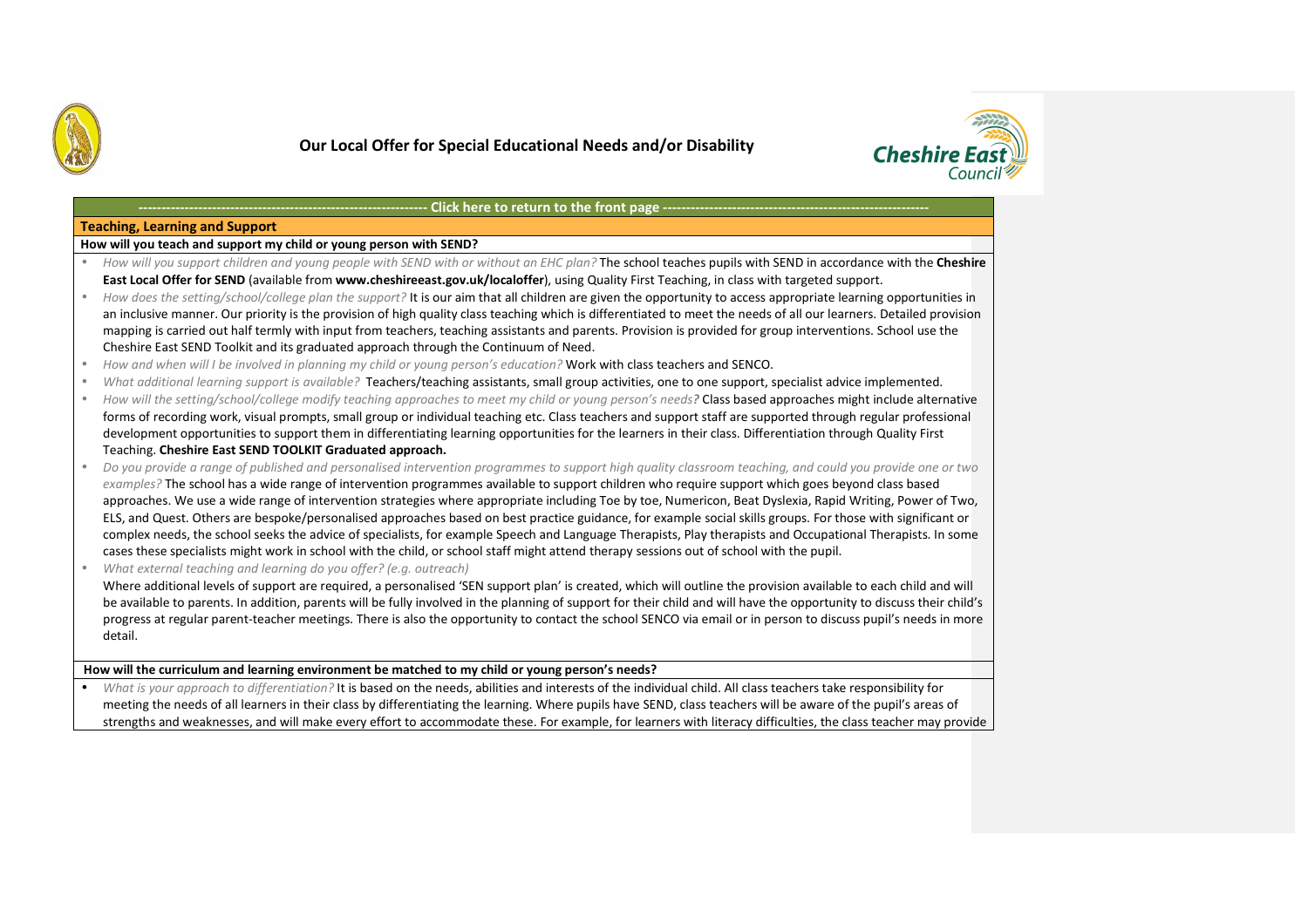



### Click here to return to the front page -

### **Teaching, Learning and Support**

personalised spelling banks, or for those with language processing differences, visual supports may be used to accompany auditory information.

- •*How will that help my child or young person?* Their needs will be diagnosed and matched accordingly.
- • *What provision do you offer to facilitate access to the curriculum and to develop independent learning? (This may include support from external agencies and/or equipment/facilities)* Where learners are working at an attainment level below that of their peer group, class teachers adapt teaching to ensure that gaps in learners' knowledge are covered, for example by re-visiting objectives covered in previous year groups. We aim to encourage independence in all learners and this is promoted by ensuring that independent work tasks are matched as far as possible to the strengths of the learners. For those learners who require a more specialist approach to learning, class teachers are encouraged to discuss approaches to differentiation with specialist staff in school, for example the SENCO, Speech and Language staff, Teacher for the Deaf, Occupational Health, and/or LA Inclusion officers.
- •*Who will oversee and plan the education programme?* All additional provision for pupils with SEND is overseen by the school SENCO, and monitoring of these pupils' progress takes place at regular SEN meetings held between class teachers and the SENCO.
- •*What arrangements are made for reasonable adjustments in the curriculum and support to the pupil during exams?* According to their needs, provision will be made.

### **How are the setting, school, or college's resources allocated and matched to children or young people's needs?**

- $\bullet$ *How is your budget for SEND allocated and managed?*
- •*How would you secure additional funding for a pupil?*

In order to ensure that quality first teaching approaches, which are the first wave of provision for learners with SEND, are used fully in each classroom, a proportion of the SEND budget is used towards class based provision. This might take the form of additional physical resources in classrooms e.g. additional computers, writing slopes, alternative seating etc. For those requiring provision additional to class based approaches, funding facilitates the school's "menu" of intervention programmes. In some cases it might also be used to provide additional human resource e.g. teaching assistants, therapists etc. Funding is matched to the provision required to enable pupils to achieve specified outcomes (i.e. outcome identified in discussion with teachers and parents or on EHC Plans). The SEND budget is the responsibility of the head teacher and SENCO and regular discussion and monitoring takes place to ensure that resources are allocated appropriately and cost efficiently.

### **How is the decision made about what type and how much support my child or young person will receive? Who will make the decision and on what basis?**

• *Describe the decision making process.* When children's needs are initially identified a discussion takes place between teachers, parents and pupils through a graduated response. At this meeting desired outcomes for the pupil will be discussed and the provision or support the pupils needs to meet those outcomeswill be agreed. School staff are usually best placed to advise on the nature of the support / provision needed, but occasionally the school seeks the support of other agencies to advise on this.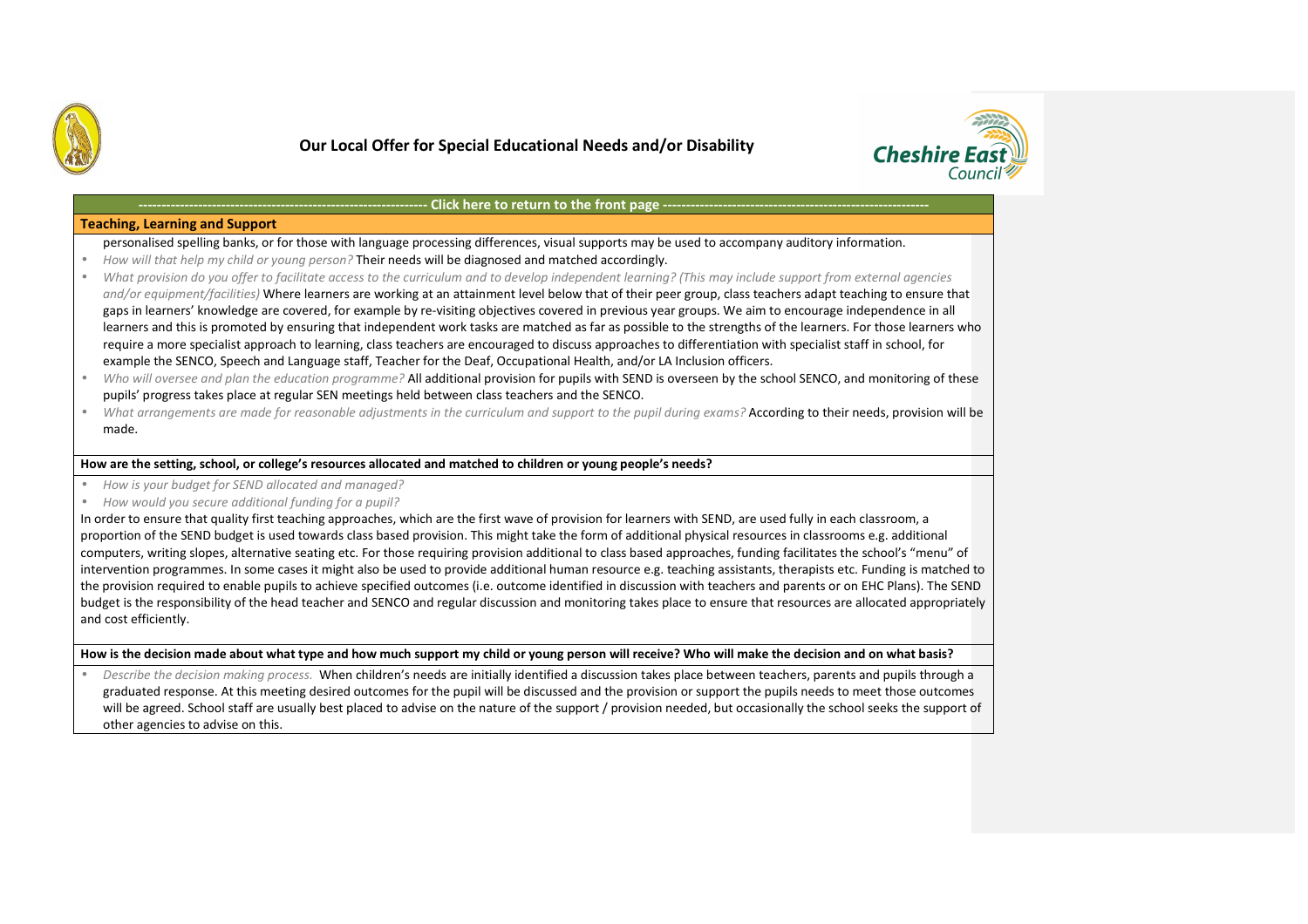



### Click here to return to the front page --

### **Teaching, Learning and Support**

- • *Who else will be involved?* Local Authority and Health. If there are differences of opinion about the nature of support required the school may seek the advice of external agencies to support the decision making process.
- *How will I be involved?* Parents and pupils will be fully involved in decisions about support and provision, and any decisions to implement provision which is •different from or additional to that received by the majority of children are made in conjunction with parents and pupils.

### **How will equipment and facilities to support children and young people with SEND be secured?**

The school possesses a range of equipment and facilities (e.g. differentiated reading material, writing slopes, coloured overlays, etc.) to support pupils with SEND and the school SENCO makes strategic decisions about the allocation of these resources based on the needs of pupils. Additional resources are procured as and when required. Where more specialist personalised equipment is required (e.g. large print books, audio equipment, specialist seating) the school SENCO liaises with the relevant external advisory service (e.g. occupational therapy, sensory impairment services) to seek advice on the best options for the procurement of these. Parents will be involved wherever possible in these discussions. Application for further funding from the LA and charitable organisations.

We have Soundfield Systems in school to support the specific needs of children in school.

**How will you and I know how my child or young person is doing and how will you help me to support their learning?** 

- • *How will you know how my child or young person is doing?* All school staff have high expectations for all learners. Monitoring of progress takes place on a day to day basis by class teachers, and they are often best placed to identify where progress is falling or excelling. For learners with the most significant needs, daily contact with families takes place, for example through informal conversation at the end of the school day or sometimes in home-school books. Half termly tracking meetings and teacher's daily evaluations.
- • *How often will my child's progress be reviewed, and how will this be done?* Formal monitoring of progress takes place termly in the form of a pupil progress meeting held between class teachers and senior leaders. Information about pupil progress is shared with parents at parent-teacher meetings which are heldtermly and via the annual school report to parents which is sent home during the summer term.
- •*How will I know what progress they should be making?* Age related / child related expectations shared by class teacher.
- • *What opportunities will there be for me to discuss his or her progress with the staff, or to be involved in review processes?* For learners with SEND, personal provision plans will be discussed with parents at parent-teacher meetings, and for those with EHC Plans an annual review will be held.
- •*How will you explain to me how learning is planned and how I can help support this at home?* Class teacher
- •*What opportunities will there be for regular contact about things that have happened at the setting, school or college? (e.g. a home/school book) Parents are* welcome to seek additional appointments to discuss their child's progress as required, and class teachers are usually available for informal discussions at the end of each school day.
- • *Do you offer any parent training?* The school also offers a range of parent support sessions throughout the year; some of which are in collaboration with other local schools. Early reading, writing and Maths evenings and support handouts.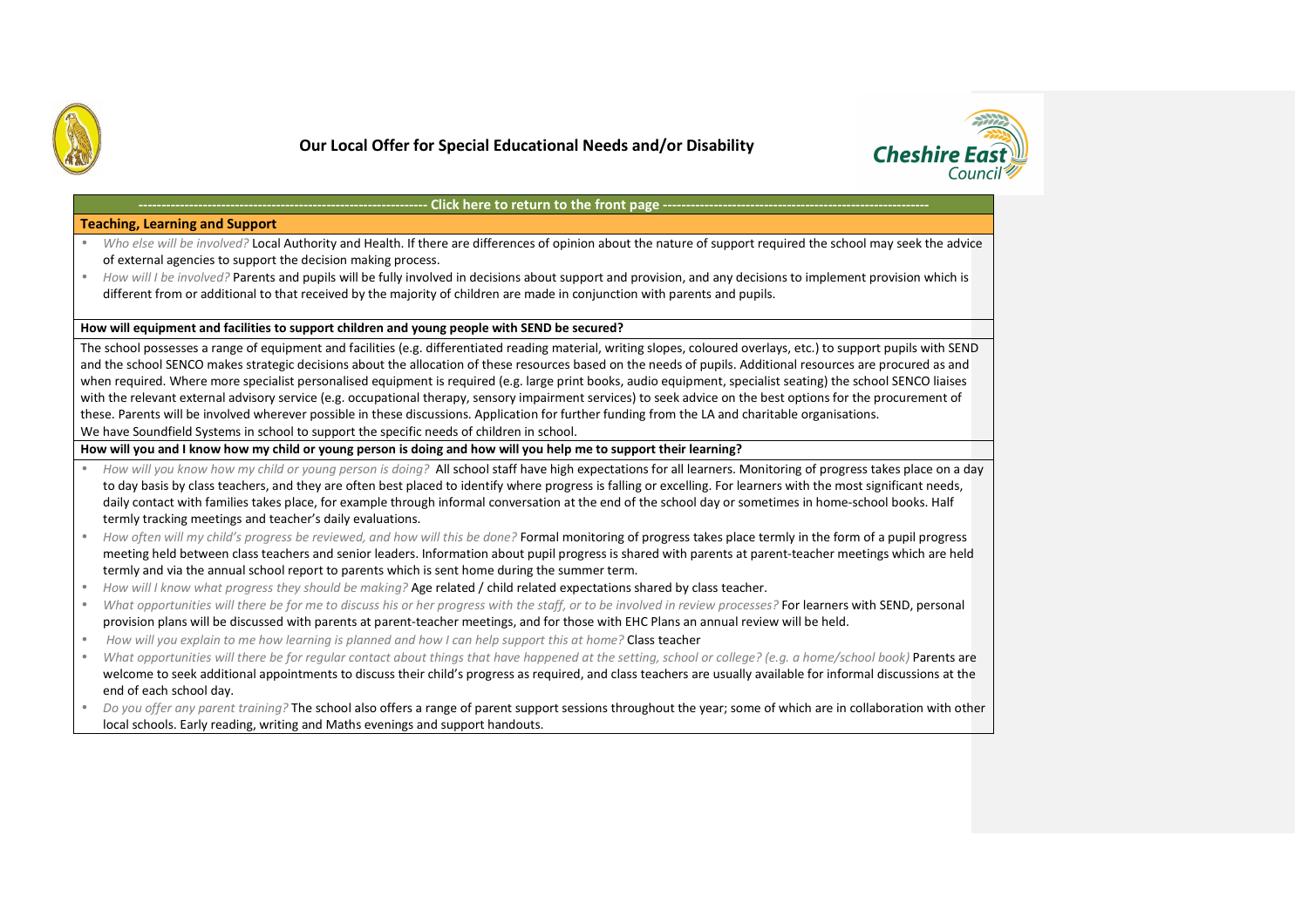



### Click here to return to the front page --

**Teaching, Learning and Support** 

• *What measures do you take to assist communication with parents and carers with SEND?*  Daily feedback books, email and sims text messaging where appropriate, Face to face meetings on a regular basis ( 1/2 termly)

**How does the setting, school or college consult with and involve children and young people with SEND in planning and reviewing their education?** 

•*How will my child be kept up-to-date on their progress, and involved in review processes?*

 Every effort is made to ensure that the opinions, thoughts and feelings of our pupils are an integral part of any plans made about their education. Pupil's opinions are sought at a level which is accessible to the individual. For some learners this might mean that they are supported to attend meetings with professionals; for others this might mean enabling them to contribute to meetings without actually attending (e.g. opinions expressed via written). Younger or less able children are given the opportunity to contribute their ideas in discussions which take place with a familiar adult who acts as an advocate for them at any meetings. We recognise that there is sometimes a need to protect pupil's self- esteem, and that it may not always be appropriate to highlight to the pupil the range of their difficulties; in these circumstances, pupil involvement is carefully planned with those who know the pupil best, i.e. families and those working closely with them.

**How does the setting/school/college assess and evaluate the effectiveness and sufficiency of its arrangements and provision for children and young peoplewith SEND?** 

- • *How does the setting, school or college measure outcomes and the impact of the support provided to children or young people with SEND? How will you involve parents and carers in this process?*
- *How will you involve children and young people in this process?*  •
- •*Does the setting, school or college use feedback mechanisms or surveys?*

The school's SENCO, along with the head teacher and other members of the leadership team, undertake regular monitoring of pupil progress and of the effectiveness of provision. The school works closely with a cluster of schools which enables opportunities for shared monitoring and provides support for senior leaders in undertaking rigorous monitoring. The success of intervention programmes in school is monitored carefully to ensure they provide high quality outcomes and remain good value for money. The individual opinions of pupils and parents regarding the effectiveness of support are sought annually and collated to inform decisions about future provision.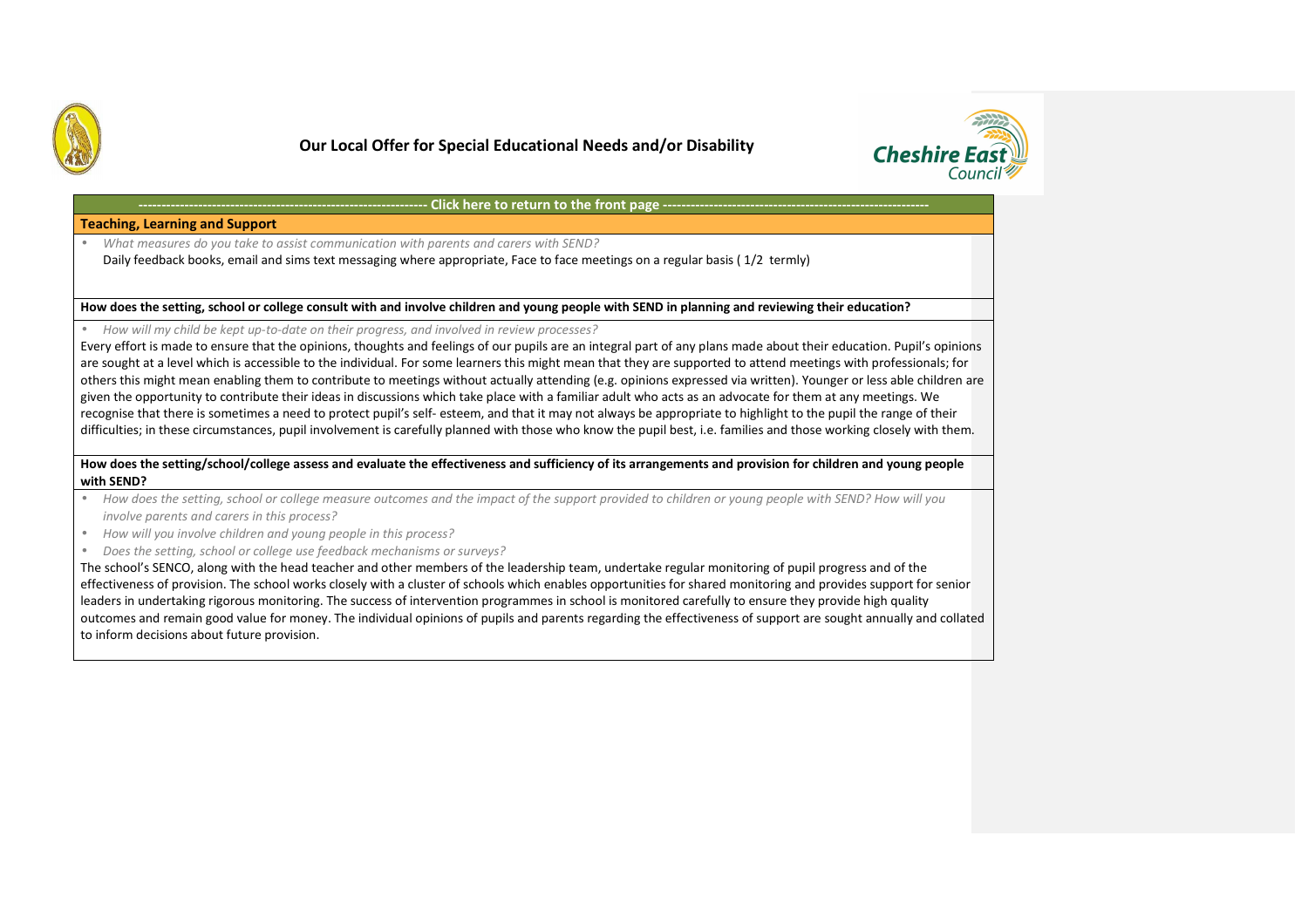



#### **---------------------------------------------------------------Click here to return to the front page ----**

# **Keeping Students Safe and Supporting Their Wellbeing**

### **How do you ensure that my child or young person stays safe outside of the classroom?**

- •*What handover arrangements are offered at the start and end of the school day?*
- •*What support is offered during breaks and lunchtimes?*
- •*How do you ensure my son/daughter stays safe outside the classroom? (e.g. during PE lessons, moving between buildings and on school trips)*
- •*What are the setting/school/college arrangements for undertaking risk assessments?*

 Pupil safety is paramount. Information about pupils with SEND is communicated to relevant school staff via 'Classroom Behaviour Plans', which outline any areas which could pose a risk to the pupil. Where risks are identified, measures are taken to limit these, for example supervising a child more closely during the transition between class and care-giver at the end of the day. Where necessary alternative arrangements for the most "risky" times of the day are made, for example a smaller, more highly supervised playground is available at lunchtimes. For some pupils, a detailed risk assessment is undertaken which is shared with parents, and reviewed regularly by the class teacher and SENCO.

**'RAMPS'** are in place where necessary.

### **What pastoral support is available to support my child or young person's overall well-being?**

- •*What pastoral arrangements are in place to listen to pupils/students with SEND?*
- •*What measures are in place to prevent bullying?*
- •*Where can I find details of policies on bullying?* Policies are shared on the school website.
- •*How do you help children and young people to make friends?*
- •*Is a mentor or buddy scheme available for my child or young person?*
- •*How do you encourage and measure the development of good self esteem and confidence?*
- •*Do you offer sibling support?*

### **PASTORAL**

We recognise that pupils with SEND can experience a range of social and emotional issues. As well as a whole school focus on social and emotional wellbeing through our PHSE teaching we offer a range of interventions, both commercially published and bespoke, to address specific issues as they arise. We recognise that for some pupils, social and emotional factors can be complex, and therefore we seek to ensure that the provision we offer in this regard is highly personalised, and is generated through discussion with pupils and their families. We also have available a range of assessment tools to support us in tracking and monitoring pupil's self esteem and confidence e.g. PIVATS, Pre Key Stage Standards.

### **FRIENDSHIPS**

All children in school are supported to develop relationships with their peers. For those pupils who find this most difficult there are alternative arrangements at play and lunchtime where play skills can be actively taught or modelled by staff. Golden Rules / Behaviour Policy. We also offer a range of personalised social skills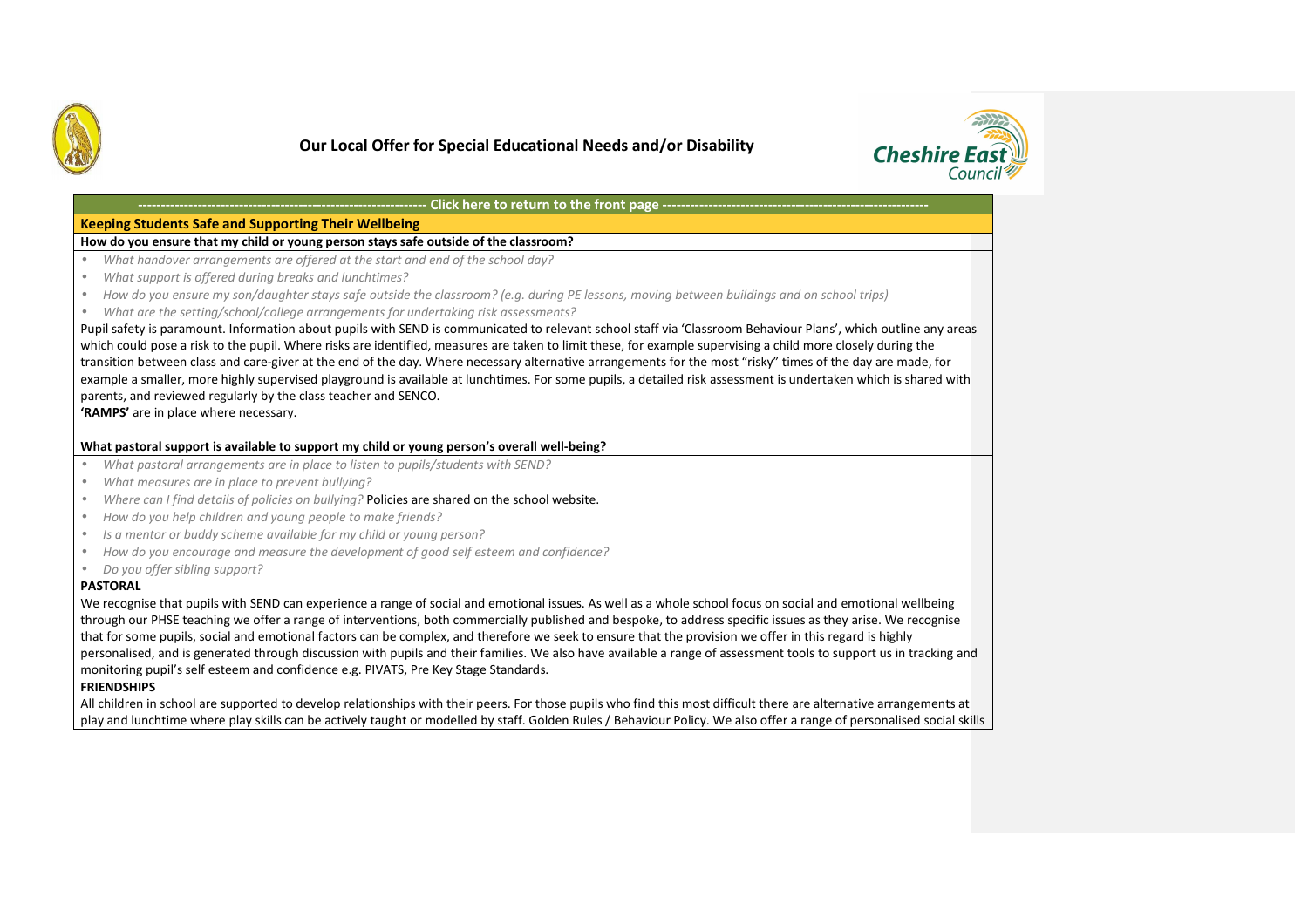



#### **---------------------------------------------------------------Click here to return to the front page ---**

# **Keeping Students Safe and Supporting Their Wellbeing**

activities, and our learning mentor is available to support pupils and families in a holistic way. Buddy system with Reception and Y6 pupils, buddy reading with Y5 and Y1/2 children.

### **PEER / SIBLING SUPPORT**

It is sometimes appropriate for us to offer support to the peer groups / siblings of pupils with SEND. Sometimes this takes place in an open and frank manner, enabling peers to ask questions and learn about the needs of their class mates (e.g. Circle of Friends intervention). At other times this takes a more general form such as working with the class on celebrating diversity. We also hold whole school assemblies which address some of the key areas of need within our school. **BULLYING** 

'STOP – Several times on purpose start telling other people': the school holds a clear position on bullying and bulling policy, and all pupils are taught to distinguish bullying from isolated acts of unkindness. There are a range of assemblies and whole school events linked to anti bullying, and class teachers are vigilant in monitoring the children's behaviour for indications of bullying. Where bullying is suspected, personalised support measures are put in place for both victims and perpetrators which take into account the needs of all the pupils involved.

### **How will the setting, school or college manage my child or young person's medicine or personal care needs?**

*How does the setting / school / college manage the administration of medicines and providing personal care where necessary (e.g. toileting, eating etc.)?***ADMINISTRATION OF MEDICATION** 

We are aware that some children with SEND also have medical or personal care needs which require attention during the school day, including the administration of medication. Our usual protocol for the administration of medication is that, following signed parental consent, pupils attend the school office where medication is kept in a locked box. Medicine is then usually administered in the presence of 2 members of staff who sign to acknowledge correct administration. In some cases pupil's medication may be more appropriately stored and administered in their classroom (e.g. asthma inhalers, epi-pens, epilepsy rescue medication etc.). When this is applicable, a clearly identifiable safe place in the classroom is chosen, and the location of the medication is detailed on the classroom behaviour management plan and staff room wall.

### **TOILETING**

Staff in school are experienced in supporting pupils to become independent in their toileting, and we would seek in the first instance to support toilet training programmes in place at home. Where toilet training is not appropriate, pupils are encouraged to take as much responsibility as possible for their toileting, wiping themselves. We request that parents provide us with the appropriate equipment as well as a spare change of clothes in case of accidents. We work closely with families and where appropriate seek the advice of the continence service when meeting pupil's toileting needs.

### **PRIVACY AND DIGNITY**

For some of our pupils it is most appropriate for medical care to take place in private (e.g. toileting, injections, bodily application of creams, etc.), and arrangements for this are made based on the context of the pupil's needs. For other pupils, medical care might take place within the daily routine of theclassroom (e.g. administration of Movicol or Ensure drinks given at snack time). Where this occurs close adult supervision is maintained to ensure the safety and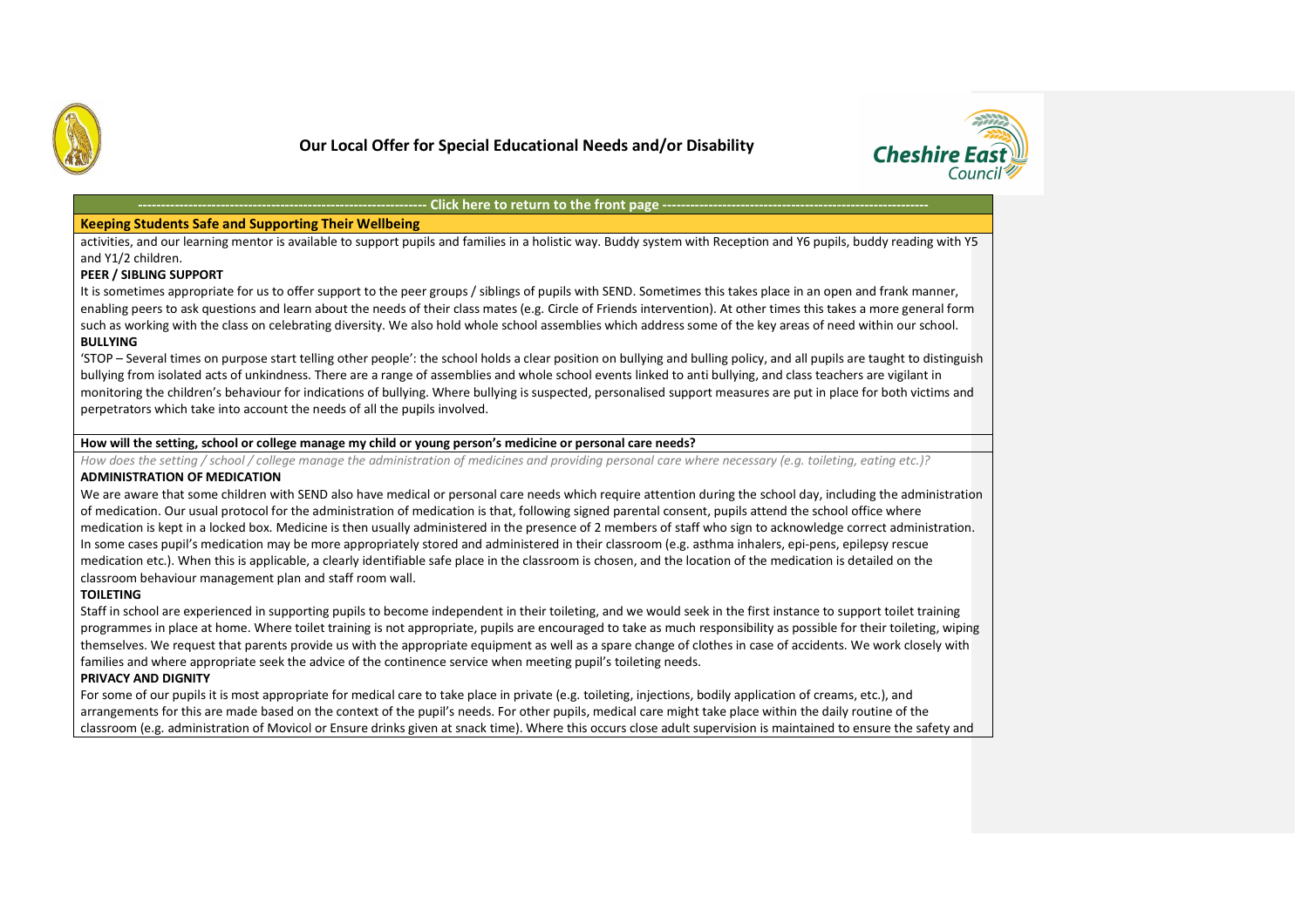



| <b>Keeping Students Safe and Supporting Their Wellbeing</b>                                                                                                                                                                                                                                                                                                                                                                                                                                                                                                                                                     |                                                                                                     |
|-----------------------------------------------------------------------------------------------------------------------------------------------------------------------------------------------------------------------------------------------------------------------------------------------------------------------------------------------------------------------------------------------------------------------------------------------------------------------------------------------------------------------------------------------------------------------------------------------------------------|-----------------------------------------------------------------------------------------------------|
| dignity of all pupils. For those pupils with toileting needs, every care is taken to ensure the pupil's dignity, particularly in the case of older pupils e.g. offering                                                                                                                                                                                                                                                                                                                                                                                                                                         |                                                                                                     |
| alternative toilets, or allowing pupils to use the toilet at quieter times of the school day.                                                                                                                                                                                                                                                                                                                                                                                                                                                                                                                   |                                                                                                     |
| How do you work with the family to draw up a care plan and ensure that all relevant staff are aware of the plan?<br><b>SHARING OF MEDICAL INFORMATION</b>                                                                                                                                                                                                                                                                                                                                                                                                                                                       |                                                                                                     |
| Information about the medical and personal care needs of pupils is noted on the classroom behaviour plan and also on SIMS. For those pupils with more complex                                                                                                                                                                                                                                                                                                                                                                                                                                                   |                                                                                                     |
| medical needs, medical care plans, produced in discussion with parents / carers and health professionals are used and these are stored alongside the pupil's                                                                                                                                                                                                                                                                                                                                                                                                                                                    |                                                                                                     |
| medication. For those pupils with medical conditions which can present with medical emergencies, a clear and detailed plan is made alongside parents and carers<br>detailing the procedure to be followed in the event of an emergency.                                                                                                                                                                                                                                                                                                                                                                         |                                                                                                     |
| What would the setting/school/college do in the case of a medical emergency? Triage and dial 999 where necessary                                                                                                                                                                                                                                                                                                                                                                                                                                                                                                |                                                                                                     |
| How does the setting/school/college support young people who have to take time off for medical appointments?<br>$\bullet$                                                                                                                                                                                                                                                                                                                                                                                                                                                                                       |                                                                                                     |
| <b>MEDICAL APPOINTMENTS</b>                                                                                                                                                                                                                                                                                                                                                                                                                                                                                                                                                                                     |                                                                                                     |
| Where pupils need to take extended periods of time off to attend medical appointments, parents are encouraged to discuss how best to support the pupil with<br>any missed work with the class teacher in the first instance. Sometimes it is appropriate to provide additional "catch up work" for completion at home; at other<br>times it is possible to arrange for appointments to coincide with subjects in which the pupil is stronger. Wherever possible the school will work flexibly to support<br>pupils who miss work due to unavoidable medical appointments or through illness.<br><b>TRAINING</b> |                                                                                                     |
| Staff undertake regular first aid training and are trained annually by the school nurse in the administration of rescue medication such as epi pens and asthma<br>inhalers. A number of staff are trained to administer diabetic medication and to work a diabetic pump. Where necessary the school seeks out relevant training to<br>address the specific needs of pupils.                                                                                                                                                                                                                                     |                                                                                                     |
| What support is available to assist with my child or young person's emotional and social development?                                                                                                                                                                                                                                                                                                                                                                                                                                                                                                           |                                                                                                     |
| Does the setting, school or college offer a counselling service and/or learning mentor?<br>$\bullet$                                                                                                                                                                                                                                                                                                                                                                                                                                                                                                            |                                                                                                     |
| Personal Social and Emotional wellbeing is at the heart of our curriculum, and class teachers address this through regular sessions in class. Staff promote an<br>environment in which positive personal relationships can flourish, and seek to support children in managing their emotions and relationships on a day to day                                                                                                                                                                                                                                                                                  |                                                                                                     |
| basis.                                                                                                                                                                                                                                                                                                                                                                                                                                                                                                                                                                                                          |                                                                                                     |
| What support is there for behaviour, avoiding exclusions and increasing attendance?                                                                                                                                                                                                                                                                                                                                                                                                                                                                                                                             |                                                                                                     |
| The school has a clear behaviour policy which is implemented consistently. Where pupils are unable to follow this policy or require additional support with<br>behaviour, a range of measures are used to support them in adhering to the school rules. We use Positive reinforcement - 'Catch them being good'.<br><b>EXCLUSION</b>                                                                                                                                                                                                                                                                            | Commented [VH3]: I have inserted a link to the policies page<br>on the school website for you here. |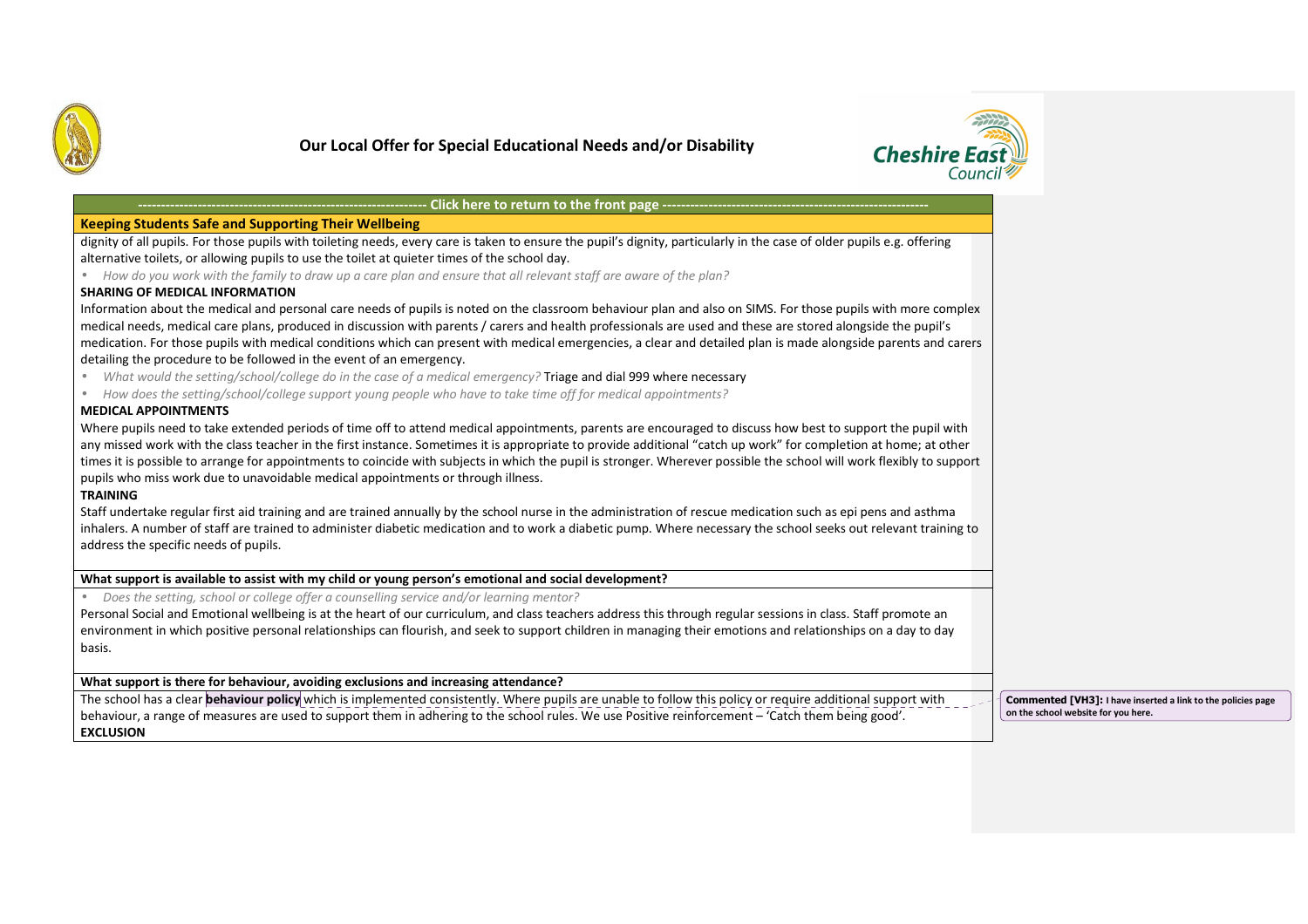



#### **---------------------------------------------------------------**Click here to return to the front page -------

# **Keeping Students Safe and Supporting Their Wellbeing**

It is very rare that we would consider exclusion for any pupil. A copy of the school's exclusion policy can be found **here**.

### Click here to return to the front page ---

### **Working Together & Roles**

**What is the role of my child or young person's class teacher?** 

The class teacher has the overall responsibility for pupil's learning and their day to day well-being in school. They are the first port of call for pupils and parents, and act as a hub for information about the pupil. Class teachers are expected to plan and deliver appropriate learning opportunities for pupils, and to ensure that any resources in place to support pupil learning are used efficiently (e.g. additional adults, physical prompts, and interventions). Their role is many and varied and central to Quality First Teaching.

### **Who else has a role in my child or young person's education?**

• *Who will be working with my child/young person?* 

The head teacher oversees the running of the school, ensuring that all elements of a pupil's education are in place.

The school SENCO has responsibility for co-ordinating the provision for pupils with SEND. She may work individually with pupils, or carry out assessments where required, and will usually host formal meetings such as annual reviews.

In addition to the class teacher and SENCO, pupils might come into contact with the following:

- External professionals; Speech and language specialist, Occupational health, Education Psychologists, Post Adoption team, Cheshire East Autism Team, Child and Adolescent Mental Health Services (CAMHS), The school nurse (parental consent required for any contact).
- • There are also a large number of support staff (teaching assistants) working in school as well as some volunteers. Many of these are highly skilled and experienced. Some of these staff run intervention programmes under the guidance of the teaching staff; others work in classrooms supporting pupils in small groups or on a 1:1 basis. For pupils with the highest levels of need, an additional adult might be assigned to work with the pupil on a 1:1 basis.
- •Occasionally external agencies or specialists might be brought in to work with pupils. Their involvement will always be with the consent of the parent / carer.

### **How does the setting, school or college ensure that information about a child's SEND or EHC plan is shared and understood by teachers and all relevant staff who come into contact with that child?**

All class teachers and any key workers involved with the child will be given a copy of EHC Plans and there are regular opportunities to discuss the content of these at termly SEN meetings and Annual reviews with the SENCO.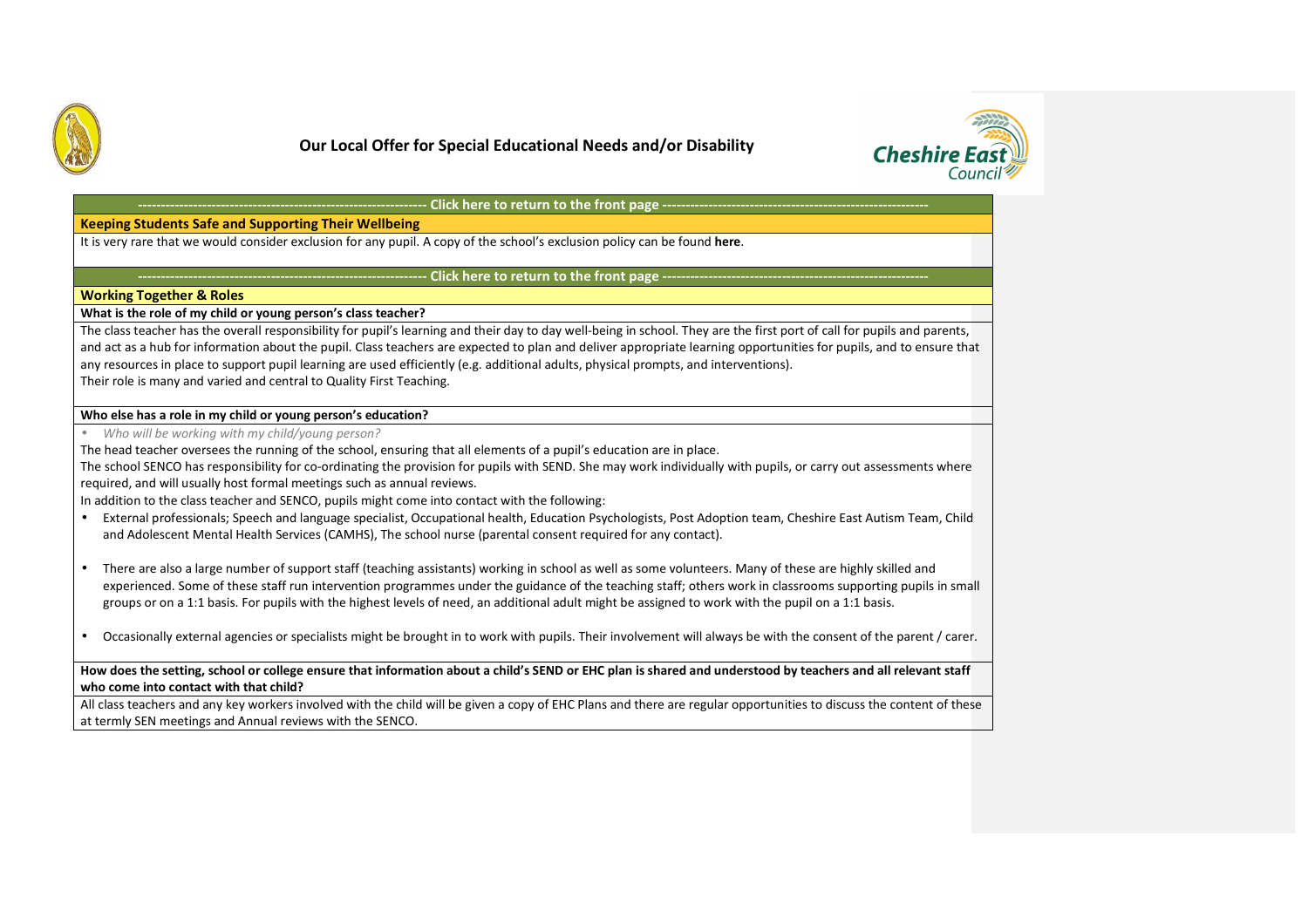



| - Click here to return to the front page ----------------------                                                                                                              |
|------------------------------------------------------------------------------------------------------------------------------------------------------------------------------|
| <b>Keeping Students Safe and Supporting Their Wellbeing</b>                                                                                                                  |
| All information is stored on SIMS (protected integrated information management system). SENCO also has access to Liquid Logic.                                               |
|                                                                                                                                                                              |
| What expertise is available in the setting, school or college in relation to SEND?                                                                                           |
| What type of knowledge do staff members have in relation to SEND (awareness, enhanced or specialist)? Enhanced<br>$\bullet$                                                  |
| Does the setting, school or college have any areas of expertise with specialist staff, and what are their qualifications?<br>$\bullet$                                       |
| What ongoing support and development is in place for staff with regard to supporting children and young people with SEN? Annual CPD (Continuing<br>$\bullet$                 |
| Professional Development).                                                                                                                                                   |
| Does the setting, school or college have any formal accreditations, charter marks or awards? Basic Skills, Quality Mark 10years, Investors in People, Inclusion<br>$\bullet$ |
| Quality Mark, National Support School, Local Leader in Education.                                                                                                            |
| Does the setting, school or college provide disability awareness training? No<br>$\bullet$                                                                                   |
| All school staff have a good awareness of SEND through regular staff meetings etc. Regular meetings are held to enable staff to work with the SENCO to develop               |
| their practice in relation to the specific needs of the pupils in their classes.                                                                                             |
|                                                                                                                                                                              |
| Which other services do you access to provide for and support pupils and students with SEND (including health, therapy and social care services)?                            |
| How does the setting and its governing body involve and work with other agencies in meeting the needs of my child or young person with SEND?<br>$\bullet$                    |
| Do any other services work closely with yours? This can include health, social services, local authority support services, voluntary organisations.<br>$\bullet$             |
| Which health or therapy services can children/young people access on the setting/school/college premises?<br>$\bullet$                                                       |
| The school works with a wide range of services. We have close links with health professionals, for example, Child and Adolescent Mental Health Services (CAMHS),             |
| Speech and Language Therapy and Occupational Therapy. We work closely with social care teams, as well as with voluntary organisations such as Parent                         |
| Partnership. Some of our pupils access Speech and Language Therapy and Occupational Therapy on site.                                                                         |
| If required, we will organise multi-agency meetings to discuss pupil's needs (e.g. CAF) and aim to ensure good communication with these groups in order to meet              |
| the need of pupils and their families.                                                                                                                                       |
|                                                                                                                                                                              |
| Who would be my first point of contact if I want to discuss something?                                                                                                       |
| Who can I talk to if I am worried?<br>$\bullet$                                                                                                                              |
| Your first point of contact should be your child's class teacher. The school SENCO is also always available to support you in matters relating to SEND. Contact              |
| details can be found on the school website.                                                                                                                                  |
|                                                                                                                                                                              |

**Commented [VH4]: I have inserted a hyperlink to the school website for you here (homepage).** 

**Who is the SEN Coordinator and how can I contact them?**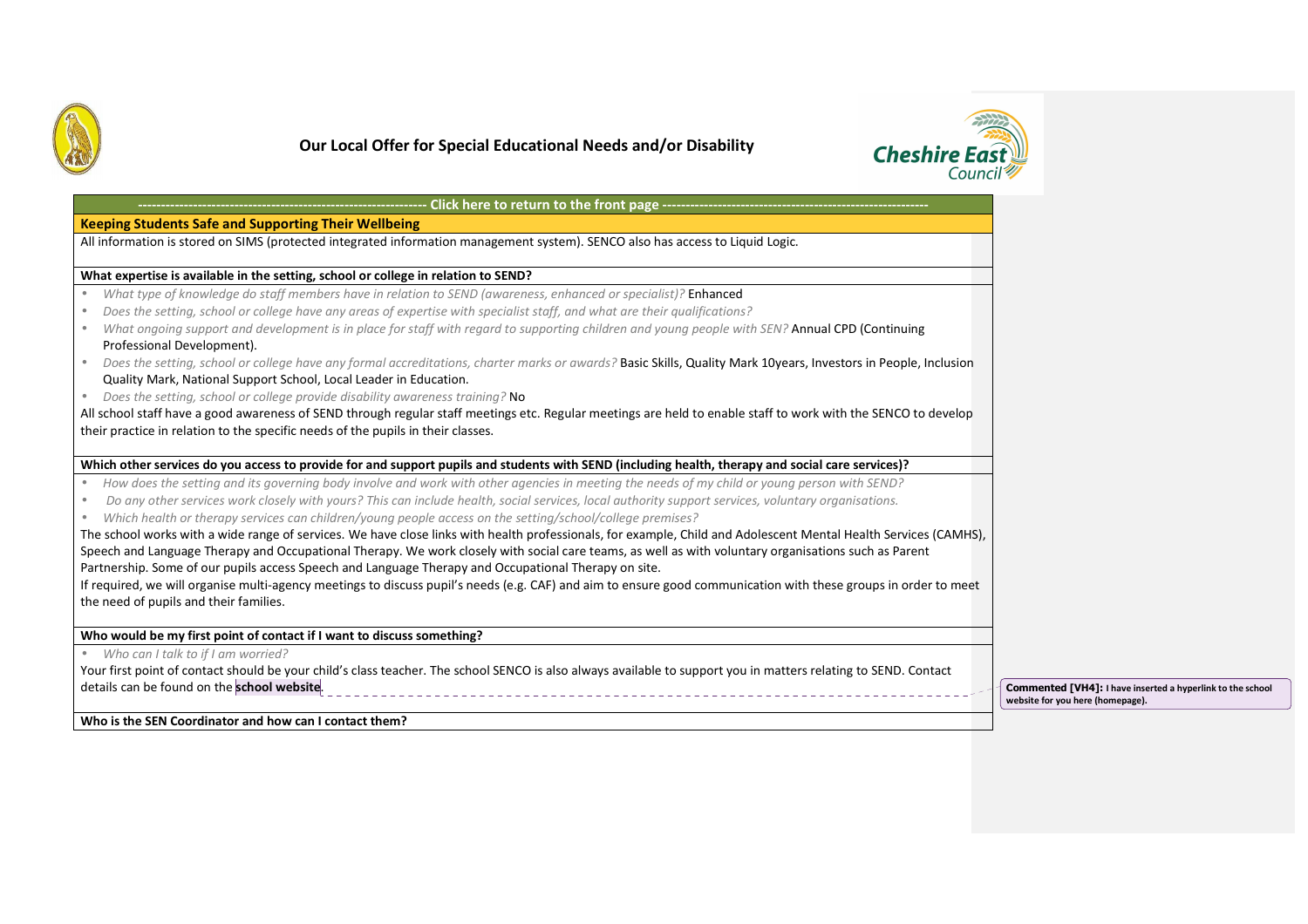



#### **---------------------------------------------------------------Click here to return to the front page ----**

# **Keeping Students Safe and Supporting Their Wellbeing**

Mrs E Dockry (Assistant Headteacher / SENCO)

Please contact the school office either via a phone call 01625 383838 or email **admin@lostockhall.cheshire.sch.uk** to arrange an appointment with the SENCo.

### **What roles do have your governors have? And what does the SEN governor do?**

 The school governors have responsibility for ensuring the quality of provision across the school. There is a designated governor for SEND, and regular meetings between the SEND governor and SENCO take place to ensure that all pupils, including those who are looked after, make progress (SEN, Pupil Premium, LAC governors monitor progress of children and champion support and challenge).

### **How will my child or young person be supported to have a voice in the setting, school or college?**

- •*How will my child/young person being able to contribute his or her views?*
- •*How will the setting/school/college support my child/young person to do this?*
- •*How do you support children and young people with SEND/LDD in making their aspirations known?*
- •*Do you have any student focus groups, councils or forums within the setting?*

Every effort is made to ensure that the opinions, thoughts and feelings of our pupils are an integral part of any plans made about their education. Pupil's opinions are sought at a level which is accessible to the individual. For some learners this might mean that they are supported to express their views in alternative formats e.g. opinions expressed via written means. Younger or less able children are given the opportunity to contribute their ideas in discussions which take place with a familiar adult who acts as an advocate for them. There is a school council, made up of pupils who meet regularly to share the views of their peers. Pupils with SEN are represented within this group.

### **What opportunities are there for parents to become involved in the setting/school/college and/or to become governors?**

 Parents are encouraged to take an active role in the setting. Many parents volunteer in school e.g. hearing readers, accompanying trips etc. There are opportunities to join the "Lostock Hall PTA" who organise events and fundraise on behalf of the school. 4 Parent governors sit on the governing body and when their term of office expires, details of how to stand are advertised in the school newsletter.

### **What help and support is available for the family through the setting, school or college?**

- *Do you offer help with completing forms and paperwork? If yes, who normally provides this help and how would parents access this?*  •
- $\bullet$  *What information, advice and guidance can parents and young people access through the setting, school or college? Who normally provides this help and howcan they access this?*
- •*How does the setting, school or college help parents with travel plans to get their son/daughter to and from the setting, school or college?*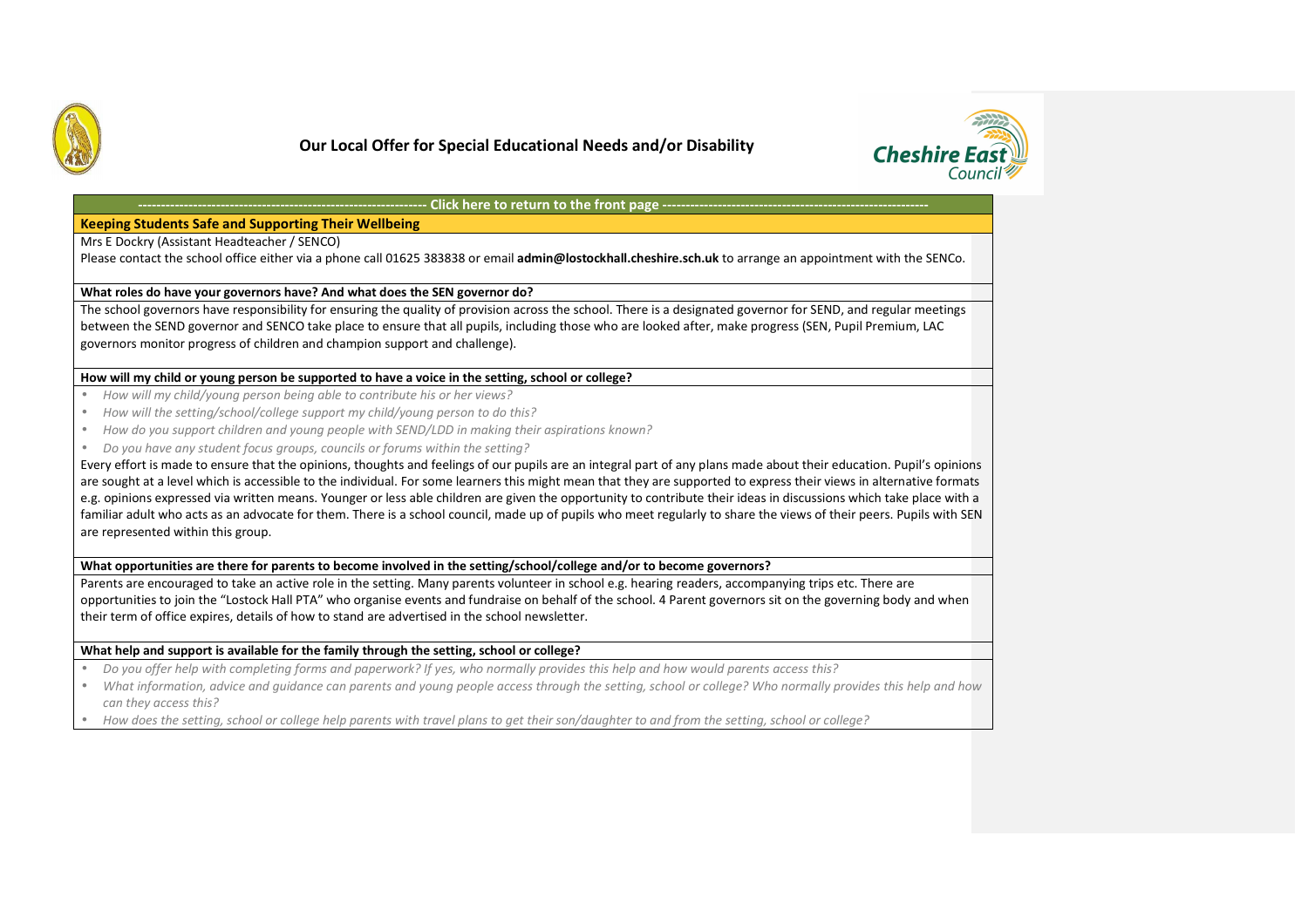



**---------------------------------------------------------------Click here to return to the front page ------**

# **Keeping Students Safe and Supporting Their Wellbeing**

We recognise that there can be a huge amount of paperwork as a parent of a child with SEND. The SEN team in school, led by the SENCO, provides support to parents as required. This might be completing forms with parents, or signposting them to agencies who can help further. Information about parent support groups is shared with parents in a number of ways throughout the school year: the school newsletter, website and via a termly parent partnership magazine.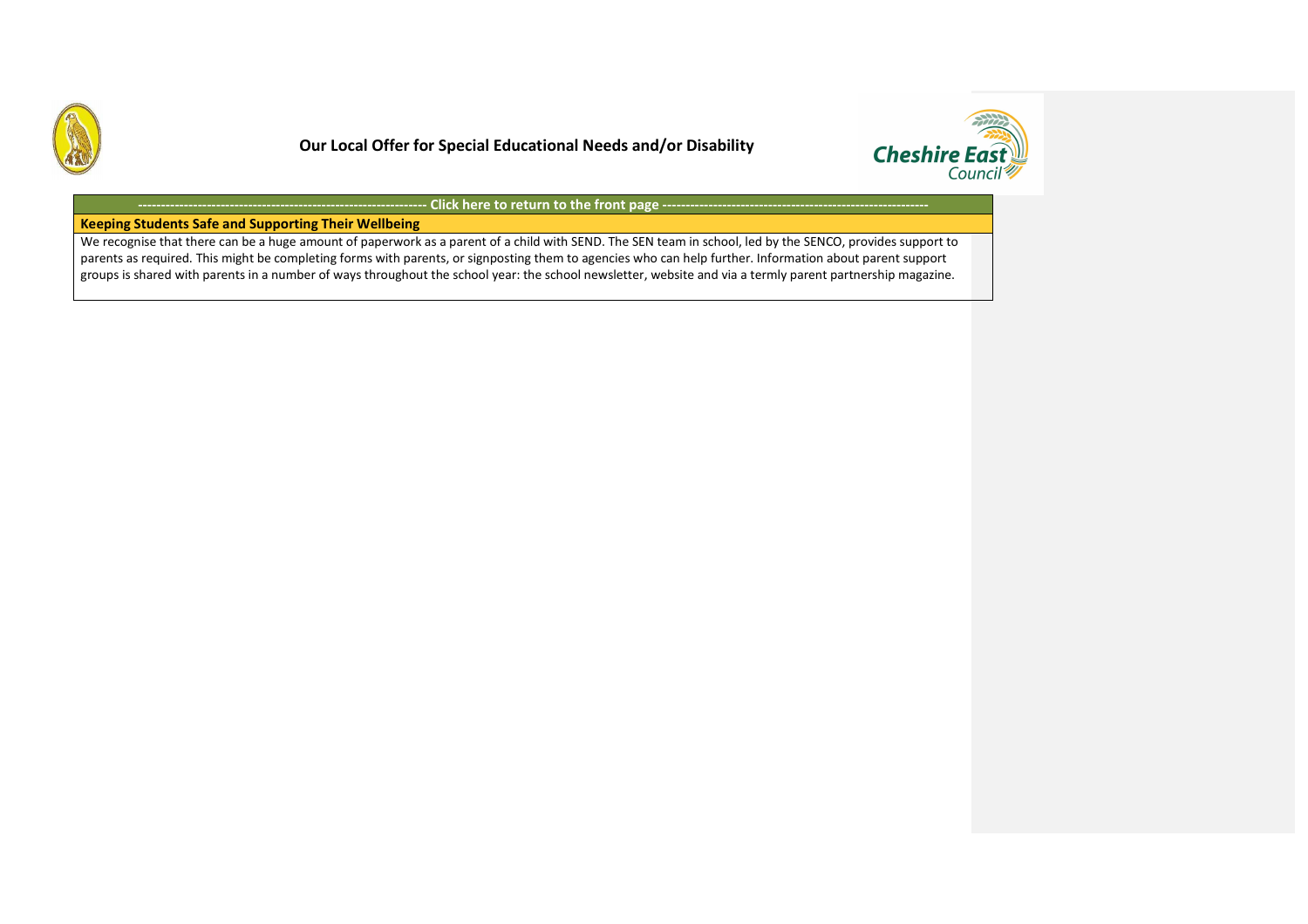



### **---------------------------------------------------------------Click here to return to the front page ---Inclusion & Accessibility How will my child or young person be included in activities outside the classroom, including trips?**  • *What activities are available that can be accessed by children and young people with SEND in addition to the curriculum?*  • *Do you offer holiday and/or before and after school/college provision? If yes, please give details*  • *What lunchtime or after school/college activities do you offer? Do parents/students have to pay for these and if so, how much?*  • *How do you make sure clubs, activities and residential trips are inclusive?*  • *How will you help my child or young person to be included?*  • *How do you involve parent carers in planning activities and trips?*  As an inclusive school setting we seek to ensure that all pupils regardless of need are able to attend enrichment opportunities such as after school clubs, school trips, residentials etc. Therefore we work creatively and flexibly to make relevant adaptations to enable pupils with SEND to attend. For example, this might mean offering support to pupils attending after school clubs, booking accessible accommodation for residential trips etc. We have a range of out of school clubs and activities which change from time to time (details available on the website), all of which are available to every pupil regardless of need. **How accessible is the setting/school/college environment?** Is the building fully wheelchair accessible?  $\overline{\triangledown}$ Details (if required) Are disabled changing and toilet facilities available?  $\overline{\nabla}$ Details (if required) Do you have parking areas for pick up and drop offs?  $\overline{\triangledown}$ Details (if required) Do you have disabled parking spaces for students (post-16 settings)?  $\square$ Details (if required) Main entrance and Hall. All classroom areas have New access ramps. Main foyer Outside hall (double parking space) **n/a**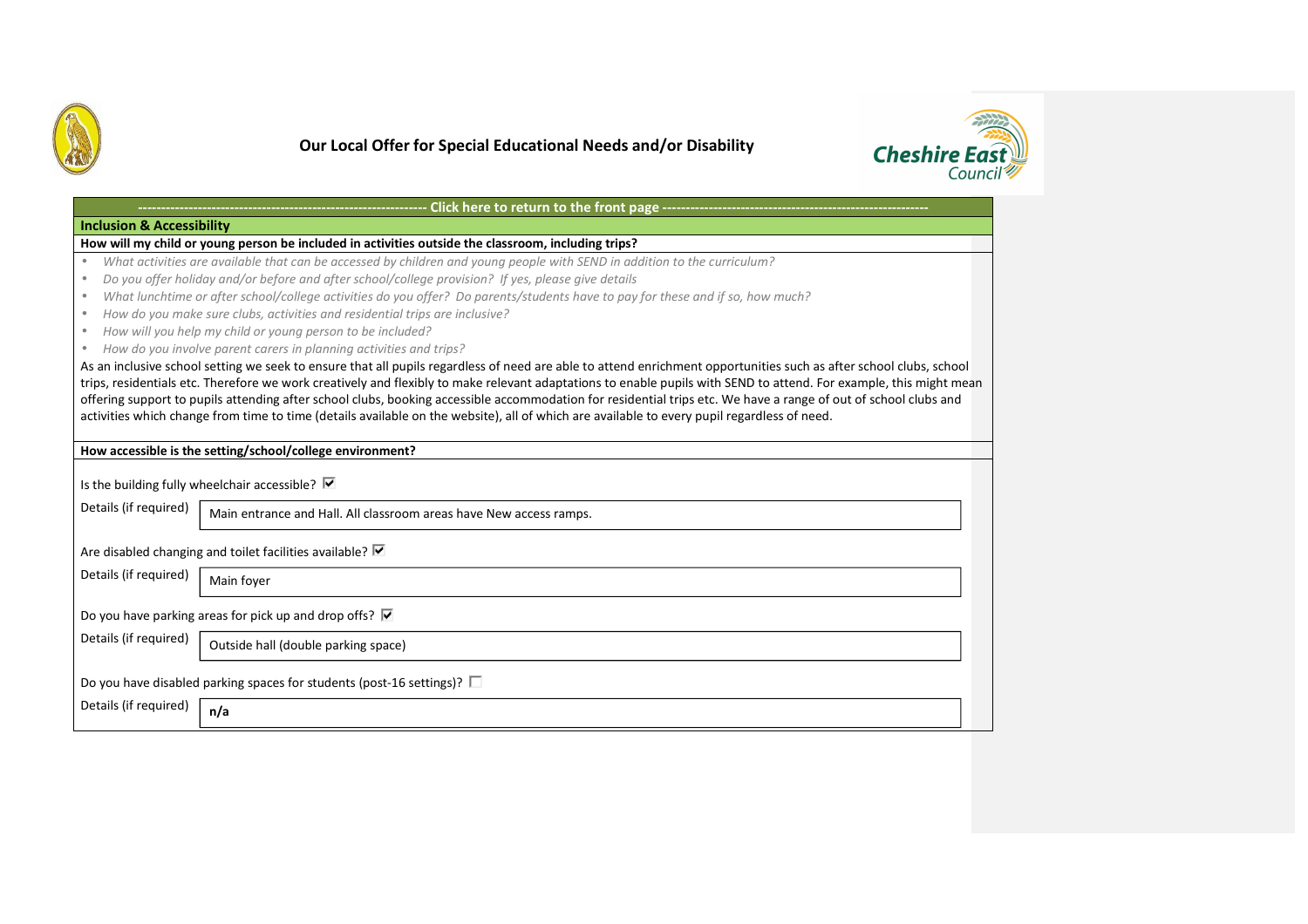



#### **---------------------------------------------------------------Click here to return to the front page ---**

### **Inclusion & Accessibility**

*Additional Points:* 

- •*Where can I find the setting's Accessibility Plan?[As described in the latest draft SEN Code of Practice]*
- •*How are SEND students supported to access those facilities available to all students?*
- •*Have there been improvements in the auditory and visual environment?*
- •*How do you communicate with those whose first language is not English (including parent/carers)?*
- •*Does the setting encourage and make use of alternative forms of communication on a regular basis? If so, which one(s)?*
- •*Is any specialist IT software or equipment available and used within the setting?*

The school makes every effort to provide reasonable adjustments to ensure that its facilities are accessible. Our accessibility policy can be found here [awaiting link]. Pupils with SEND are supported to access the facilities available to their peers, for example by providing large print text for those with visual impairments, providing additional adult support for sports sessions etc. Where required the school seeks to make reasonable adjustments to the auditory and visual environment for those learners with sensory impairments (Sound Field System).

We aim to personalise communication to suit families. For those who find it difficult to access written documents we communicate in person, by phone or text.

**Commented [VH5]:** Link needed here – I could not find this policy on the school's website.

Please note that this question is asking for the school's **Accessibility plan** – where can this be found?

Accessibility plans are plans which schools must have in place and which are aimed at increasing the extent to which disabled pupils can participate in the curriculum; improving the physical environment of schools to enable disabled pupils to benefit from all the school has to offer; and improving availability of accessible information to disabled pupils. SEN Code of Practice 2014 states that this must be published and should be brought together (i.e. linked) to information required under the Children and Families Act 2014.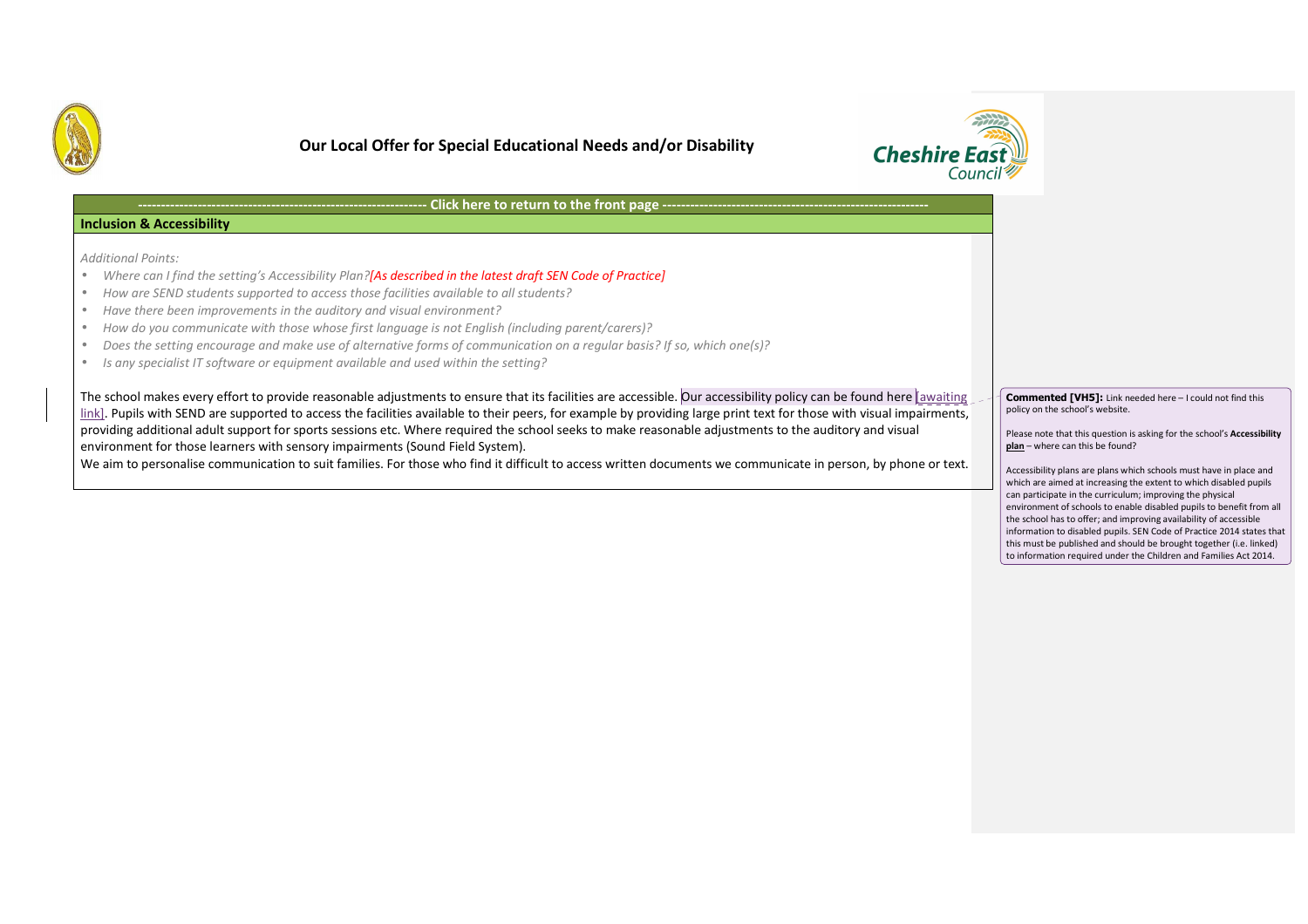



### **---------------------------------------------------------------Click here to return to the front page --Transition Who should I contact about my child/young person joining your setting, school or college?**• *Where can I find information on entry criteria? (colleges/post 16)*  •*Where can I find information relating to your admissions policy? (including details of arrangements for admission of disabled pupils – as specified in latest draft of new Code of Practice)* **For information about entry please email the main school office (lostockhall.cheshire.sch.uk) who will discuss the entry process with you. LA admissions team will also advise you of admissions procedures.** The school complies fully with the Equality Act 2010 and the School Admissions Code 2012 in relation to the arrangements for the admission of disabled pupils. Where the school is oversubscribed, all children are admitted in accordance with the published oversubscription criteria. Where a child is disabled the school will make reasonable adjustments and provide auxiliary aids or services where reasonable to ensure that no disabled child is placed at a substantial disadvantage compared to other pupils. **How can parents arrange a visit to your setting, school or college? What is involved?** • *Do you offer Open Days?*  We offer a range of transition visits for new reception pupils (3x1hour sessions, 1 x 2hour session); however we encourage the families of pupils with SEND to arrange a separate visit with the school SENCO so that information which specifically relates to your child's requirements can be shared. This can be arranged by emailing the SENCO (**admin@lostockhall.cheshire.sch.uk)**. We also hold an Open day in October and one in March. **How will you prepare and support my child or young person to join your setting, school, or college and how will you support them to move on to the next stage, or move on to adult life? (as applicable for setting)** • *What preparation will there be before my child or young person joins you?*  • *How will he or she be prepared to move onto the next stage?*  • *What information will be provided to his or her new setting, school, or college?*  • *How will you support the new setting, school, or college to prepare for my child or young person?*  • *What work experience opportunities do you offer?*  • *Do you offer any vocational awards, apprenticeships, traineeships and/or supported internships etc.?*  • *Do you teach life skills and/or independent travel training?*  •*Do you use job coaches or careers advisors?*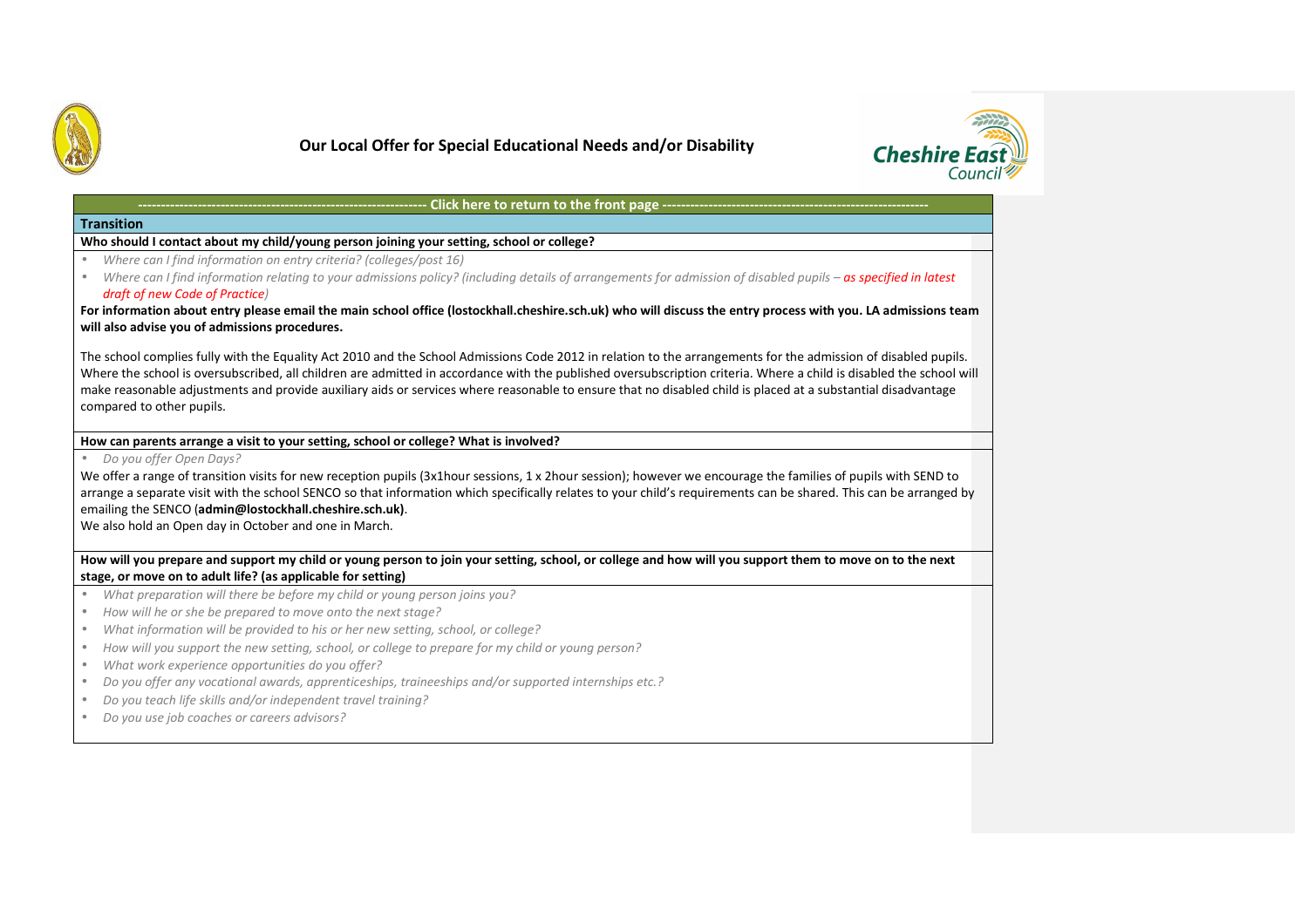



### **Click here to return to the front page ---**

### **Transition**

### **ENTRY**

Prior to entry to our school, it is usual for families of pupils with SEND to visit for an informal tour of the school with the school SENCO. For pupils who will be able to access mainstream learning opportunities, information from this meeting is then shared with the prospective class teacher. For those pupils with a higher level of need, if it is agreed at this point that the school is able to meet the pupil's needs, a multi-agency Action for Inclusion meeting is held. This meeting is an opportunity for families and professionals to share information about the pupil and for actions to be set to ensure the pupil is appropriately included. Following this meeting, the school considers the provision necessary and if appropriate, takes steps to acquire any resources needed to implement the provision. The action plan is then reviewed either prior to entry or shortly after. Prior to entry to school a range of transition measures are in place. This is personalised to meet the needs of the pupil but may include visits to the setting, visits by school staff to the pupil's home or current setting, a transition pack containing photos etc.

### **TRANISTION TO NEW SETTINGS**

**---------------------------------------------------------------**

Wherever possible we prepare pupils for transition to new settings in a manner most appropriate to the individual. For some pupils this takes the form of additional visits to the new setting; for others this might be working through materials which address key aspects of the new setting. Some of our pupils benefit from lengthy transition work, whereas others find an extended transition stressful, and require a shorter introduction. We work closely with families at this time to ensure consistency of information. We have good links with our local high schools and work closely with the staff from those settings. We also have close links with many of the local specialist settings and can advise parents and families when making decision about secondary provision.